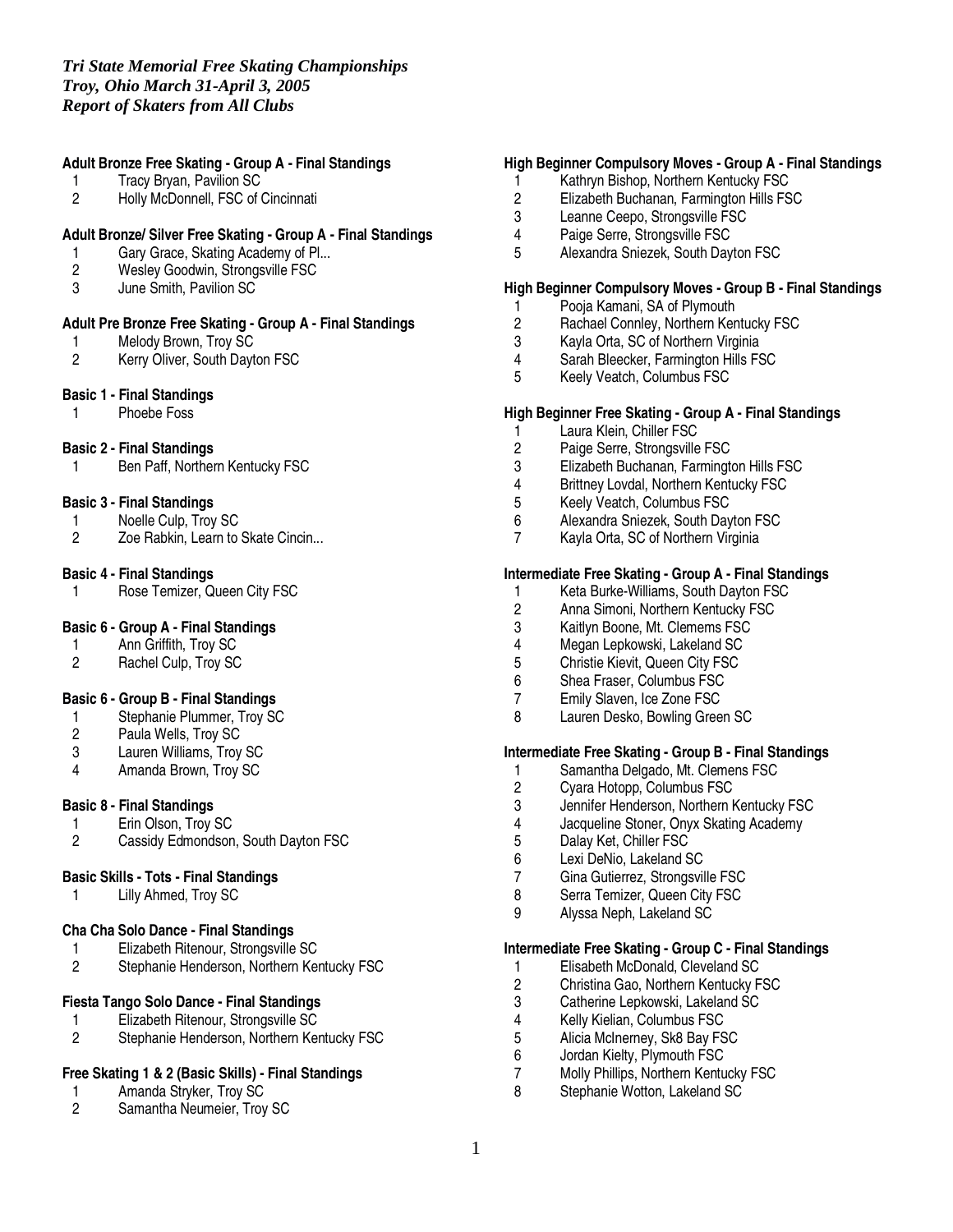## **Intermediate Jumps - Group A - Final Standings**

- 1 Lauren Desko, Bowling Green SC<br>2 Paige Hamilton. Columbus FSC
- Paige Hamilton, Columbus FSC

## **Intermediate Ladies Short Program Group A - Final Standings**

- 1 Megan Sulc, Shaker FSC<br>2 Christina Gao, Northern K
- 2 Christina Gao, Northern Kentucky FSC
- 3 Kaitlyn Boone, Mt. Clemens FSC
- 4 Keta Burke-Williams, South Dayton FSC
- 5 Lexi DeNio, Lakeland SC<br>6 Erika Krol, Onyx Skating
- 6 Erika Krol, Onyx Skating Academy
- Gina Gutierrez, Strongsville FSC
- 8 Lauren Desko, Bowling Green SC<br>9 Shea Fraser. Columbus FSC
- Shea Fraser, Columbus FSC

#### **Intermediate Ladies Short Program Group C - Final Standings**

- 1 Anna Simoni, Northern Kentucky FSC<br>2 Kelly Kielian, Columbus FSC
- 2 Kelly Kielian, Columbus FSC<br>3 Emily Slaven, Ice Zone FSC
- Emily Slaven, Ice Zone FSC
- 4 Jacqueline Stoner, Onyx Skating Academy
- 5 Shabren Russ, Strongsville FSC<br>6 Megan Lepkowski, Lakeland SC
- 6 Megan Lepkowski, Lakeland SC
- 7 Stephanie Wotton, Lakeland SC<br>8 Serra Temizer, Queen City FSC
- Serra Temizer, Queen City FSC
- 9 Alyssa Neph, Lakeland SC

# **Intermediate Short Program Group B - Final Standings**

- 1 Dalay Ket, Chiller FSC<br>2 Cyara Hotopp, Columbi
- 2 Cyara Hotopp, Columbus FSC
- Samantha Delgado, Mt. Clemens FSC
- 4 Catherine Lepkowski, Lakeland SC
- 5 Jennifer Henderson, Northern Kentucky FSC
- 6 Elisabeth McDonald, Cleveland SC<br>7 Alicia McInernev, SK8 Bay FSC
- 7 Alicia McInerney, SK8 Bay FSC<br>8 Jordan Kielty, Plymouth FSC
- Jordan Kielty, Plymouth FSC
- 9 Christie Kievit, Queen City FSC

## **Intermediate Spins - Final Standings**

- 1 Jordan Kielty, Plymouth FSC<br>2 Christie Kievit. Queen City FS
- 2 Christie Kievit, Queen City FSC

### **Junior Free Skating - Group A - Final Standings**

- 1 Mary Siegel, Northern Kentucky FSC<br>2 Fiona Loftus. Columbus FSC
- Fiona Loftus, Columbus FSC

# **Junior Ladies Short Program - Final Standings**

- 1 Mary Siegel, Northern Kentucky FSC<br>2 Fiona Loftus, Columbus FSC
- Fiona Loftus, Columbus FSC

## **Juvenile / Open Juvenile Jumps - Group A - Final Standings**

- 1 Kelly Wetzel, Center Ice SC<br>2 Alicia Lawson, Ice Zone FSC
- 2 Alicia Lawson, Ice Zone FSC<br>3 Elizabeth Ritenour. Strongsvil
- 3 Elizabeth Ritenour, Strongsville SC

# **Juvenile Girls Free Skating Group A - Final Standings**

- 1 Sarah Cifaldi, Garden City FSC
- 2 Allison Jamison, Skaters Edge of West ...<br>3 Rachel Roberts. Individual Member
- Rachel Roberts, Individual Member
- 4 Emily Laughlin, Bowling Green SC<br>5 Jean Huang, Ann Arbor FSC
- 5 Jean Huang, Ann Arbor FSC<br>6 Stephanie Jones, Northern K
- Stephanie Jones, Northern Kentucky FSC
- 7 Jennifer Cardellini, Shaker FSC

## **Juvenile Girls Free Skating Group B - Final Standings**

- 1 Erika Krol, Onyx Skating Academy<br>2 Shabren Russ, Strongsville FSC
- 2 Shabren Russ, Strongsville FSC<br>3 Kassie Kobzowicz, Pavilion SC
- 3 Kassie Kobzowicz, Pavilion SC<br>4 Kristen Ludwig, Queen City FSC
- 4 Kristen Ludwig, Queen City FSC<br>5 Alex Moore, Detroit Skating Club
- Alex Moore, Detroit Skating Club
- 6 Andrea Partenio, Skaters Edge of West ...<br>7 Alicia Lawson, Ice Zone FSC
- Alicia Lawson, Ice Zone FSC

#### **Juvenile Girls Short Program Group A - Final Standings**

- 1 Meleah Hansen, Strongsville SC
- 2 Allison Jamison, Skater Edge of West MI
- 3 Jennifer Cardellini, Shaker FSC<br>4 Erin Gales. Detroit SC
- 4 Erin Gales, Detroit SC<br>5 Sarah Cifaldi, Garden (
- 5 Sarah Cifaldi, Garden City FSC<br>6 Jean Huang, Ann Arbor FSC
- Jean Huang, Ann Arbor FSC
- 7 Alicia Lawson, Ice Zone FSC<br>8 Tavlor Stanlev. Mentor FSC
- Taylor Stanley, Mentor FSC

#### **Juvenile Girls Short Program Group B - Final Standings**

- 1 Shelby Sylvester, Mount Clemens FSC
- 2 Alex Moore, Detroit Skating Club
- 3 Emily Laughlin, Bowling Green SC
- 
- 4 Paige Hamilton, Columbus FSC<br>5 Michalah Thorn, Northern Kentu
- 5 Michalah Thorn, Northern Kentucky FSC<br>6 Kassie Kobzowicz, Pavilion SC of Clevel. 6 Kassie Kobzowicz, Pavilion SC of Clevel...<br>7 Kristen Ludwig. Queen City FSC
- 7 Kristen Ludwig, Queen City FSC<br>8 Trudy Wu. Columbus FSC
- 8 Trudy Wu, Columbus FSC<br>9 Jessie Sabatka, Queen Cit
- Jessie Sabatka, Queen City FSC
- 10 Andrea Partenio, Skaters Edge of West ...

#### **Juvenile Spins - Final Standings**

- 1 Alexie Mieskoski, Columbus FSC
- 2 Sarah Louise Karhoff, Northern Kentucky FSC<br>3 Trudy Wu. Columbus FSC
- 3 Trudy Wu, Columbus FSC<br>4 Michalah Thorn, Northern H
- 4 Michalah Thorn, Northern Kentucky FSC<br>5 Alicia Lawson, Ice Zone FSC
- 5 Alicia Lawson, Ice Zone FSC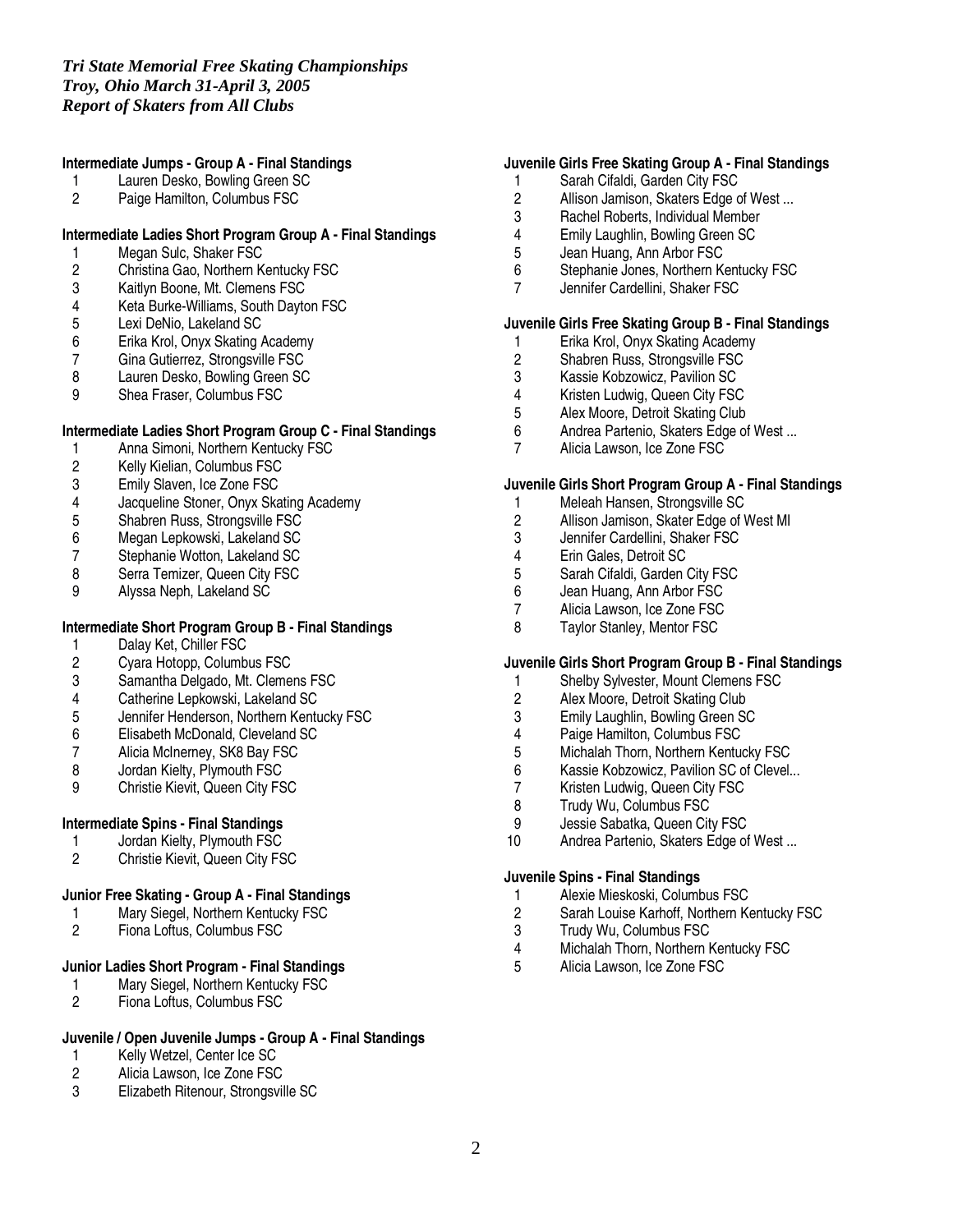# *Tri State Memorial Free Skating Championships Troy, Ohio March 31-April 3, 2005 Report of Skaters from All Clubs*

# **Juvnile Girls Free Skating Group C - Final Standings**

- 1 Megan Sulc, Shaker FSC
- 2 Shelby Sylvester, Mount Clemens FSC<br>3 Jennifer Sterbenz, Detroit Skating Club
- Jennifer Sterbenz, Detroit Skating Club
- 4 Jessie Sabatka, Northern Kentucky FSC
- 5 Trudy Wu, Columbus FSC<br>6 Alexandra Vargo, Pavilion
- 6 Alexandra Vargo, Pavilion SC
- 7 Michalah Thorn, Northern Kentucky FSC
- 8 Erin Gales, Detroit SC
- 9 Paige Hamilton, Columbus FSC

# **Low Beginner Compulsory Moves - Group A - Final Standings**

- 1 Bridget Race, Farmington Hills FSC<br>2 Olivia Keils, Farmington Hills FSC
- 2 Olivia Keils, Farmington Hills FSC<br>3 Kelly Butler. Skating Academy of P
- Kelly Butler, Skating Academy of Pl...
- 4 Victoria Orta, SC of Northern Virginia

# **Low Beginner Free Skating - Group A - Final Standings**

- 1 Kelly Butler, Skating Academy of Pl...
- 2 Bridget Race, Farmington Hills FSC
- 3 Olivia Keils, Farmington Hills FSC
- 4 Payton Lee, Detroit Skating Club

# **Low Beginner Free Skating - Group B - Final Standings**

- 1 Leanne Ceepo, Strongsville FSC<br>2 Montana Mosby, Northland
- 2 Montana Mosby, Northland
- 3 Sarah Bleecker, Farmington Hills FSC<br>4 Victoria Orta. SC of Northern Virginia
- Victoria Orta, SC of Northern Virginia

## **Novice Free Skating - Group A - Final Standings**

- 1 Courtney Mueller, Detroit Skating Club
- 2 Briana Ulanowski, Northern Kentucky FSC
- 3 Maria Simoni, Northern Kentucky FSC<br>4 Jennifer Sulc. Shaker FSC
- 4 Jennifer Sulc, Shaker FSC<br>5 Kaitlin McCormick, Detroit 9
- 5 Kaitlin McCormick, Detroit Skating Club
- 6 Claire Smyth, Lakeland SC<br>7 Tiffany McCash. Columbus
- 7 Tiffany McCash, Columbus FSC

## **Novice Ladies Short Program - Final Standings**

- 1 Briana Ulanowski, Northern Kentucky FSC<br>2 Courtney Mueller, Detroit Skating Club
- 2 Courtney Mueller, Detroit Skating Club<br>3 Maria Simoni, Northern Kentucky FSC
- Maria Simoni, Northern Kentucky FSC
- 4 Kaitlin McCormick, Detroit Skating Club<br>5 Claire Smyth, Lakeland SC
- 5 Claire Smyth, Lakeland SC
- 6 Jennifer Sulc, Shaker FSC
- 7 Megan Elizabeth Schneider, Queen City FSC

# **Novice Spins - Final Standings**

- 1 Megan Schneider, Queen City FSC<br>2 Leah Hartzell. Trov SC
- 2 Leah Hartzell, Troy SC<br>3 Erika Luth. Trov SC
- Erika Luth, Troy SC

## **Open Juvenile Girls Free Skating Group A - Final Standings**

- 1 Christy Gubbins, Midland FSC
- 2 Alexandra Stanley, Mentor FSC<br>3 Shea Castricone. Chiller FSC
- Shea Castricone, Chiller FSC
- 4 Chelsey Benson, South Dayton FSC

## **Open Juvenile Girls Free Skating Group B - Final Standings**

- 1 Melissa Vogerl, Oxford SC
- 2 Kelly Weber, Mentor FSC
- 3 Hannah Kruse, Chiller FSC

# **Open Juvenile Girls Short Program - Final Standings**

- 1 Christy Gubbins, Midland FSC<br>2 Alexandra Stanley, Mentor FSC
- 2 Alexandra Stanley, Mentor FSC<br>3 Kelly Weber, Mentor FSC
- Kelly Weber, Mentor FSC
- 4 Shea Castricone, Chiller FSC<br>5 Melissa Koenig. Mentor FSC
- 5 Melissa Koenig, Mentor FSC

#### **Open Juvenile Spins - Final Standings**

- 1 Elizabeth Ritenour, Strongsville SC
- 2 Kelly Wetzel, Center Ice SC
- 3 Shea Castricone, Chiller FSC

# **Pre Juvenile Compulsory Moves - Final Standings**

- 
- 1 Brittan Mariage, Strongsville FSC<br>2 Meghan Erikson, Detroit Skating ( 2 Meghan Erikson, Detroit Skating Club<br>3 Erike Maviras. Strongsville FSC
- 3 Erike Mayiras, Strongsville FSC<br>4 Tanesha Ledesma. SK8 Bav FS
- 
- 4 Tanesha Ledesma, SK8 Bay FSC Lauren Molinar, SC of North Carolina
- 6 Stephanie Leclerc, Center Ice SC
- 7 Arielle Peterson, SK8 Bay FSC
- 8 Melanie Laughlin, Bowling Green SC

# **Pre Juvenile Girls Free Skating Group A - Final Standings**

- 1 Meleah Hansen, Strongsville SC<br>2 Meghan Erikson, Detroit Skating
- 2 Meghan Erikson, Detroit Skating Club<br>3 Alexie Mieskoski, Columbus FSC
- 3 Alexie Mieskoski, Columbus FSC<br>4 Stephanie Henderson, Northern K
- 4 Stephanie Henderson, Northern Kentucky FSC<br>5 Tavlor Stanlev. Mentor FSC
- Taylor Stanley, Mentor FSC
- 6 Sarah Louise Karhoff, Northern Kentucky FSC
- Anni Li, Ann Arbor FSC

#### **Pre Juvenile Girls Free Skating Group B - Final Standings**

- 1 Rachel Cannon, Northern Kentucky FSC
- 2 Brittan Mariage, Strongsville FSC
- 
- 3 Erika Mayiras, Strongsville FSC
- 4 Arielle Peterson, SK8 Bay FSC<br>5 Rebecca Cao, Ann Arbor FSC
- 5 Rebecca Cao, Ann Arbor FSC<br>6 Melissa Koenig, Mentor FSC 6 Melissa Koenig, Mentor FSC<br>7 Chrissy Richart, Northern Ker
- 7 Chrissy Richart, Northern Kentucky FSC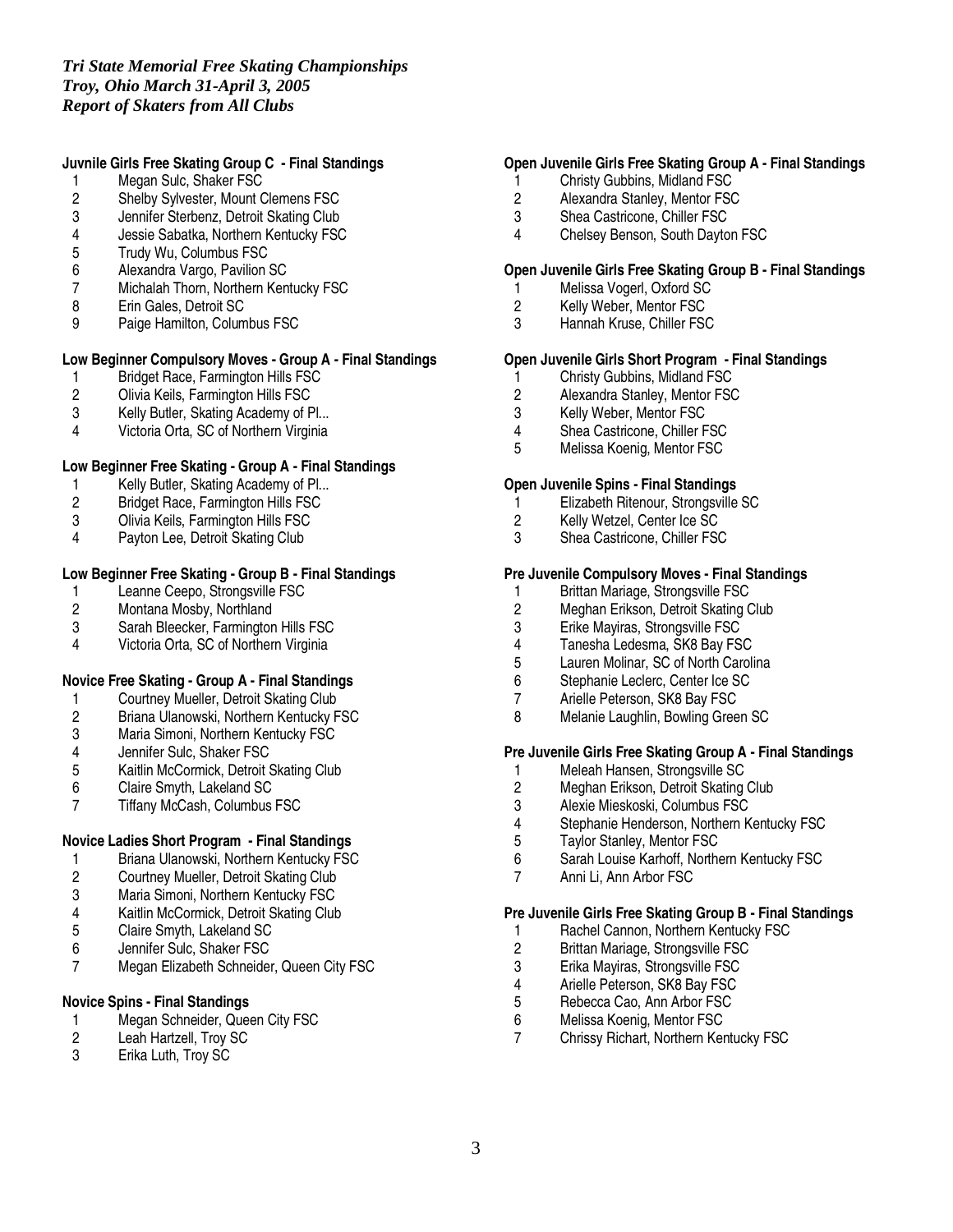# **Pre Juvenile Pairs Free Skating - Final Standings**

- 1 Melissa Vogerl, Oxford SC
- 1 Jordan Griffin, Queen City FSC<br>2 Anastacia Torossian, Lakeland 9
- 2 Anastacia Torossian, Lakeland SC
- Nixon Davis
- 3 Lauren Brown, South Dayton FSC<br>3 Michael Ausserer, South Dayton FS
- Michael Ausserer, South Dayton FSC

#### **Pre Juvenile Spins - Final Standings**

- 1 Arielle Peterson, SK8 Bay FSC<br>2 Meghan Erikson, Detroit Skating
- 2 Meghan Erikson, Detroit Skating Club<br>3 Tanesha Ledesma, SK8 Bay FSC
- Tanesha Ledesma, SK8 Bay FSC
- 4 Stephanie Leelere, Center Ice SC

# **Pre Preliminary Compulsory Moves Group A - Final Standings**

- 1 Carolyn Knumwiede, Northern Kentucky FSC<br>2 Charity Haylett, Bowling Green SC
- 2 Charity Haylett, Bowling Green SC<br>3 Michelle Lee, South Dayton FSC
- Michelle Lee, South Dayton FSC
- 4 Rachel Royfman, Individual Member
- 5 Bethany Callahan, Troy SC
- 6 Fiona Smith, Bowling Green SC
- 7 Lorrin Hrack, Queen City FSC

# **Pre Preliminary Compulsory Moves Group B - Final Standings**

- 1 Melissa Porembiak, Farmington Hills FSC<br>2 Stephanie Messinco, Farmington Hills FSC
- 2 Stephanie Messinco, Farmington Hills FSC<br>3 Dennis Galperin. Bowling Green SC
- 
- 3 Dennis Galperin, Bowling Green SC<br>4 McKinley Asmus, Bowling Green SC McKinley Asmus, Bowling Green SC
- 5 Breanna Foland, Troy SC
- 6 Stephanie Drellishak, Strongsville FSC
- 7 Ashley Rector, Troy SC

## **Pre Preliminary Compulsory Moves Group C - Final Standings**

- 1 Alexandra Draybuck, Farmington Hills FSC<br>2 Katelyn Hoops, Bowling Green SC
- 2 Katelyn Hoops, Bowling Green SC<br>3 Sara Bugameli, Mt. Clemens FSC
- 3 Sara Bugameli, Mt. Clemens FSC<br>4 Laura Klein. Chiller FSC
- 4 Laura Klein, Chiller FSC<br>5 Arika Wagner, Trov SC
- 5 Arika Wagner, Troy SC
- 6 Heather Motter, Mt. Clemens FSC
- 7 Sarah Gaskell, Troy SC

## **Pre Preliminary Jumps - Group A - Final Standings**

- 1 Alexandra Draybuck, Farmington Hills FSC
- 2 Melissa Porembiak, Farmington Hills FSC<br>3 Stephanie Messineo, Farmington Hills FSC
- 3 Stephanie Messineo, Farmington Hills FSC
- 4 Bethany Callahan, Troy SC<br>5 Breanna Foland. Troy SC
- Breanna Foland, Troy SC

## **Pre Preliminary Limited Free Skating - Group A - Final Standings**

- 1 Lisa Zhu, Columbus FSC<br>2 Charity Havlett. Bowling G
- 2 Charity Haylett, Bowling Green SC
- 3 Caitlin DeLuca, Detroit Skating Club
- 4 Rachel Royfman, Individual Member<br>5 Melissa Porembiak. Farmington Hills
- 5 Melissa Porembiak, Farmington Hills FSC
- 6 Bethany Callahan, Troy SC
- 7 Lorrin Hrack, Queen City FSC

## **Pre Preliminary Limited Free Skating - Group B - Final Standings**

- 1 Alexandra Draybuck, Farmington Hills FSC<br>2 Carolyn Krumwiede. Northern Kentucky FS
- Carolyn Krumwiede, Northern Kentucky FSC
- 3 McKinley Asmus, Bowling Green SC
- 4 Fiona Smith, Bowling Green SC<br>5 Michelle Lee. South Davton FSC
- Michelle Lee, South Dayton FSC
- 6 Breanna Foland, Troy SC
- 7 Ashley Kersten, Detroit Skating Club
- 8 Ashley Rector, Troy SC

#### **Pre Preliminary Limited Free Skating - Group C - Final Standings**

- 1 Erin Bishop, Northern Kentucky FSC
- 2 Sara Bugamelli, Mt. Clemens FSC
- 3 Arika Wagner, Troy SC<br>4 Heather Motter Mt Cle
- 
- 4 Heather Motter, Mt. Clemens FSC<br>5 Stephanie Drellishak. Strongsville I 5 Stephanie Drellishak, Strongsville FSC
- 6 Sarah Gaskell, Troy SC

#### **Pre Preliminary Limited Free Skating Boys - Group A - Final Standings**

- 1 Dennis Galperin, Bowling Green SC<br>2 Alexander Schaller. Columbus FSC
- 2 Alexander Schaller, Columbus FSC<br>3 Brian Johnson. Detroit Skating Club
- Brian Johnson, Detroit Skating Club

## **Pre Preliminary Spins - Group A - Final Standings**

- 1 Charity Haylett, Bowling Green SC<br>2 Lisa Zhu. Columbus FSC
- Lisa Zhu, Columbus FSC
- 3 Dennis Galperin, Bowling Green SC
- 4 Melissa Porembiak, Farmington Hills FSC
- 5 Pooja Kamani, SA of Plymouth

#### **Preliminary Boys Compulsory Moves - Final Standings**

- 1 T.J. Ontko, Strongsville FSC<br>2 Michael Ausserer, South Dav
- Michael Ausserer, South Dayton FSC

## **Preliminary Compulsory Moves Group A - Final Standings**

- 1 Megan Bartley, Bowling Green SC<br>2 Courtney Van Horn, Bowling Green
- 2 Courtney Van Horn, Bowling Green SC<br>3 Katie Butler. Skating Academy of Pl...
- 3 Katie Butler, Skating Academy of Pl...<br>4 Caitlin Collmar, Center Ice Skating Clu
- 4 Caitlin Collmar, Center Ice Skating Club<br>5 Stephanie Griffin. Queen City FSC
- 5 Stephanie Griffin, Queen City FSC<br>6 Michelle Kendrek Mt Clemens FS
- Michelle Kendrek, Mt. Clemens FSC